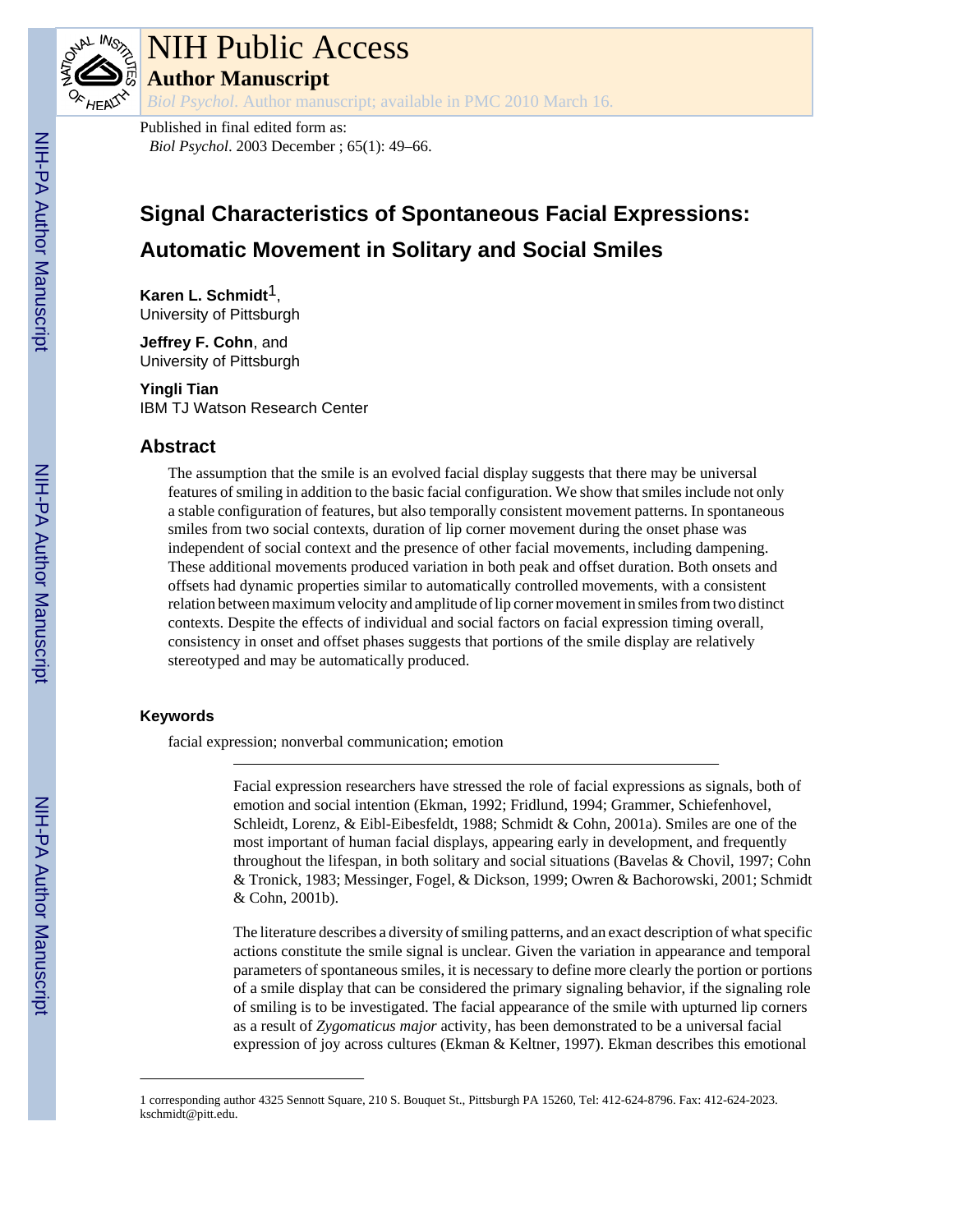expression as "unbidden, quick, and short in duration" (Ekman, 1992). In contrast, reports of variable smiling displays including other associated movements emphasize variation in duration and onset and offset phases (Cheyne, 1976; Jones, 1984; Messinger et al., 1999; Otta, Abrosio, & Hoshino, 1996). In the present study, we hypothesized that a particular portion of the smile display, the smile onset, has highly consistent signaling characteristics. We demonstrated the consistency of *Zygomaticus major* activity in smile onsets originating from different contexts and we also found that offset phase, as well as the onset phase of smiles, showed consistent signaling characteristics.

Fridlund (1994) has advanced a behavioral ecological interpretation of facial expression and has argued for a central signaling role of smiles. If smiles are to be considered evolved social signals, however, it is expected that they will meet several criteria widely described in behavioral ecological descriptions of animal signaling (Schmidt and Cohn, 2001b). Evolved signaling displays are the result of selective pressures for conspicuous, stereotyped, and redundant communication (Hauser, 1996; Johnstone, 1997). These characteristics ensure the efficiency of the signal in communicating among members of a species. Stereotypy, for example, provides a reliable signal that is easily recognized across individuals and contexts, while redundancy and conspicuousness increase the likelihood of signal detection by intended recipients. These features have already been observed in the configuration of human smile displays. For example, stereotypy of facial configuration has been observed in the typical facial expressions of joy appearing across individuals and across cultures, (Ekman 1993).

In this study, we initially proposed that temporal patterning of movement in the onset of spontaneous smiles constitutes a characteristic signal within the human smile display. The smile onset provides the initial and most conspicuous change in appearance of the face as perceived by human observers (Leonard, Voeller, & Kuldau, 1991). In a study of response to facial expressions, viewers activated their own *Zygomaticus major* muscles as early as 0.30 - 0.40 seconds after viewing an image of a smile (Dimberg & Thunberg, 1998). These results suggest that observers have a propensity to respond rapidly to facial expressions. In spontaneous social contexts, this rapid reaction is most likely in response to the onset of expressions, rather than other phases of the display, since spontaneous smiles typically last for at an average of at least 3 - 4 seconds (Frank et al., 1993) and smile onsets have been reported to last at least 0.7 seconds on average (Bugental, 1986). For the purposes of producing a response in a receiver's facial muscles, therefore, the onset of expression seems likely to constitute an important facial signal. In addition, stereotypy is evident in that the upturned lip corners are found in all smile onsets (Ekman, 1993). As a display, smiling is also redundant (Bavelas & Chovil, 1997) with as many as three smiles per minute, on average, occurring in social interaction (Schmidt & Cohn, 2001b). Facial expression researchers have reported multipeaked smiles, which can also be interpreted as multiple, redundant signals (Bugental, 1986).

In addition to *Zygomaticus major*, other facial muscles may also be active in producing variation during smiling, either by acting to suppress the movement of the lip corners or by changing the appearance of the mouth in general (Otta et al., 1996). Ekman (1985) and others have found that the activity of muscles that tend to pull the lip corners down, while they are simultaneously pulled upwards in a smile, produces a "miserable" or "masking" smile. The Duchenne marker, which is the addition of visible activity of the *Orbicularis oculi* muscle during a smile that produces wrinkling of the skin around the lateral edge of the orbit, has been identified as a marker of positive emotional experience, the "felt smile" (Ekman & Friesen, 1982; Frank & Ekman, 1997; Hess, Banse, and Kappas, 1995). In this study, potential temporal differences between smiles with and without dampening and *Orbicularis oculi* activity were investigated.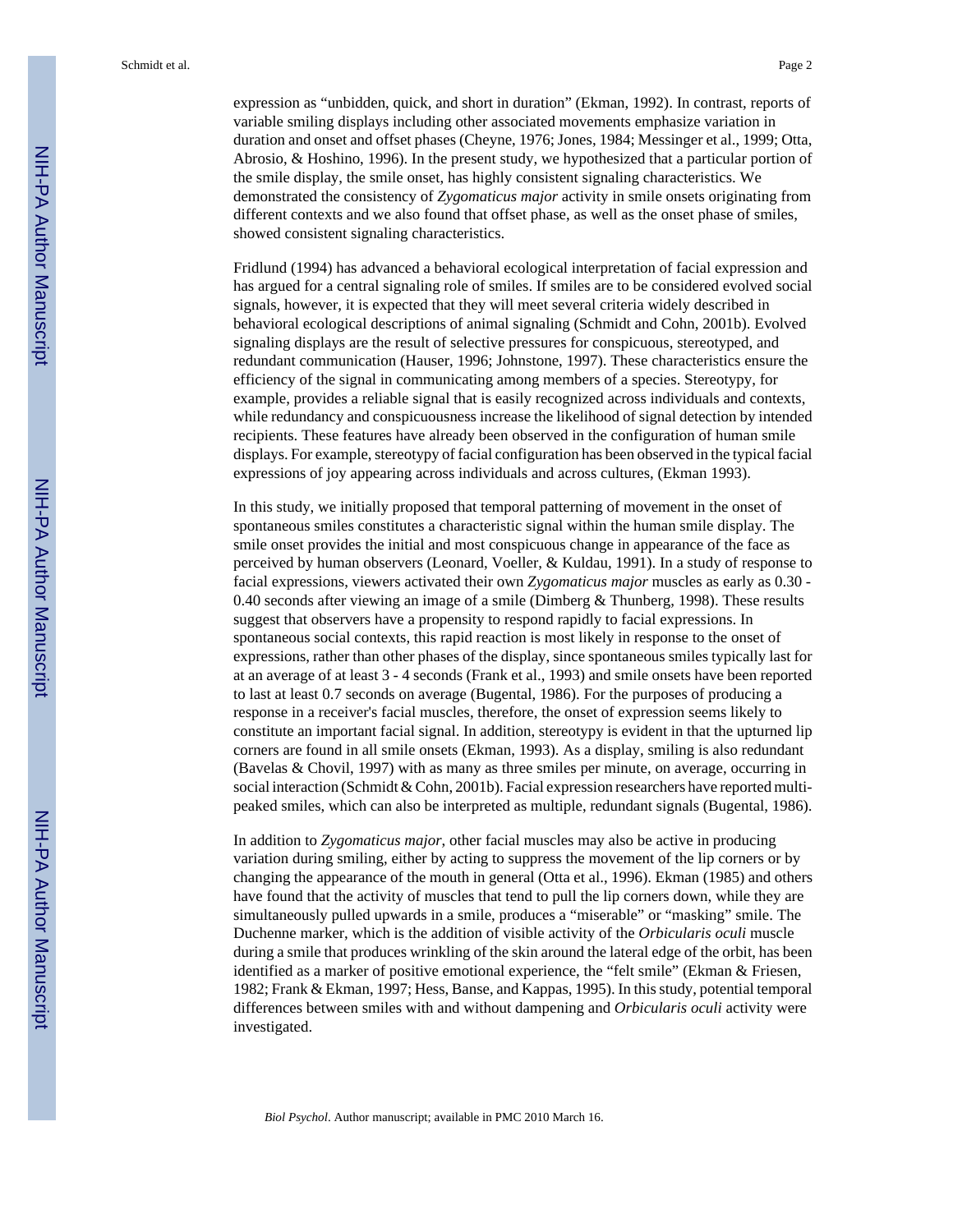Most studies consider the components of the smile display over its entire course, or the length of phases of the smile relative to each other. They encompass both culturally variable aspects of facial motor control and universally observed facial expressions. From a perspective that considers facial expressions or displays as visible signals of emotion and intention, the characteristics that smiles have in common are a primary focus. The upward, oblique movement of the lip corners describes the core feature of the smile display, regardless of physical or emotional variation (Ekman & Friesen, 1978; Schmidt & Cohn, 2001a). We apply this type of approach to the timing of facial expressions by testing whether timing of lip corner movement is similar across different social contexts and in the presence of other facial movements. In this study, smiles from two distinct contexts, a laboratory elicited smiling condition and a smiling condition produced in a social context, were used in order to explore the level of variation in smile signals associated with differences in social context.

There have been few quantitative reports of continuous facial movement during smile onset or any other facial expression (Frank et al., 1993; Grammer, Filova, & Fieder, 1997). Leonard and her coworkers reported quantitative changes in facial movement during smile onset, but focused on the effects of rapid movement of the face on the subsequent perception of smiles (Leonard, Voeller, and Kuldau, 1991). A related group, using the same methods, assessed asymmetry of motion in smiles and other expressions, but restricted their analyses to a uniform period of 12 frames (0.40 s) during expression onset (Richardson, Bowers, Bauer, Heilman, & Leonard, 2000).

Recent advances in automated analysis of facial expression have made possible more detailed studies of particular facial movements in facial expression (Cohn, Zlochower, Lien, & Kanade, 1999; Leonard et al., 1991). With respect to timing of the phases of lip corner movement, spontaneous smile onsets (*Zygomaticus major*), are relatively rapid, and may exhibit the characteristics of automatic movement (Frank et al., 1993). Previous work on other automatic movements has shown a consistent, deterministic relationship between maximum velocity and amplitude characteristic of automatic movement (Baloh, Sills, Kumley, & Honrubia, 1975; Zuber, Stark, & Cook, 1965). These automatic motor routines are programmed and have the characteristic of reaching their goal without interruption, leading to a consistent relationship between maximum velocity of continuous movement and amplitude of movement (Brooks, 1986).

Conspicuous and stereotyped visual signals typically have consistent movement patterns, as well as a consistent configuration of features. Fridlund (1994) argued that smile displays do not belong in this category with other automatically generated signaling behaviors such as yawning, because they do not show stereotypy in intensity or time course. Although this may be true for entire smiling bouts, portions of the display may still meet the criteria for stereotyped visual signals. By focusing on the empirically defined phases of the spontaneous smile, it is possible to uncover stereotypy among smile displays that vary in other respects. We predicted that consistent movement patterns would be found in spontaneously occurring smile onsets, despite individual, configurational (presence of accompanying movements) and contextual (laboratory elicited solitary smiles vs. smiles produced in social context) variation in smiling displays. In this study, we also explored the possibility that smile onsets may also be produced stereotypically, by the action of automatically generated motor patterns. We tested the hypothesis that the onset of spontaneous smiles, as compared to other smile phases, would represent an automatically produced stereotyped signal within the smile display.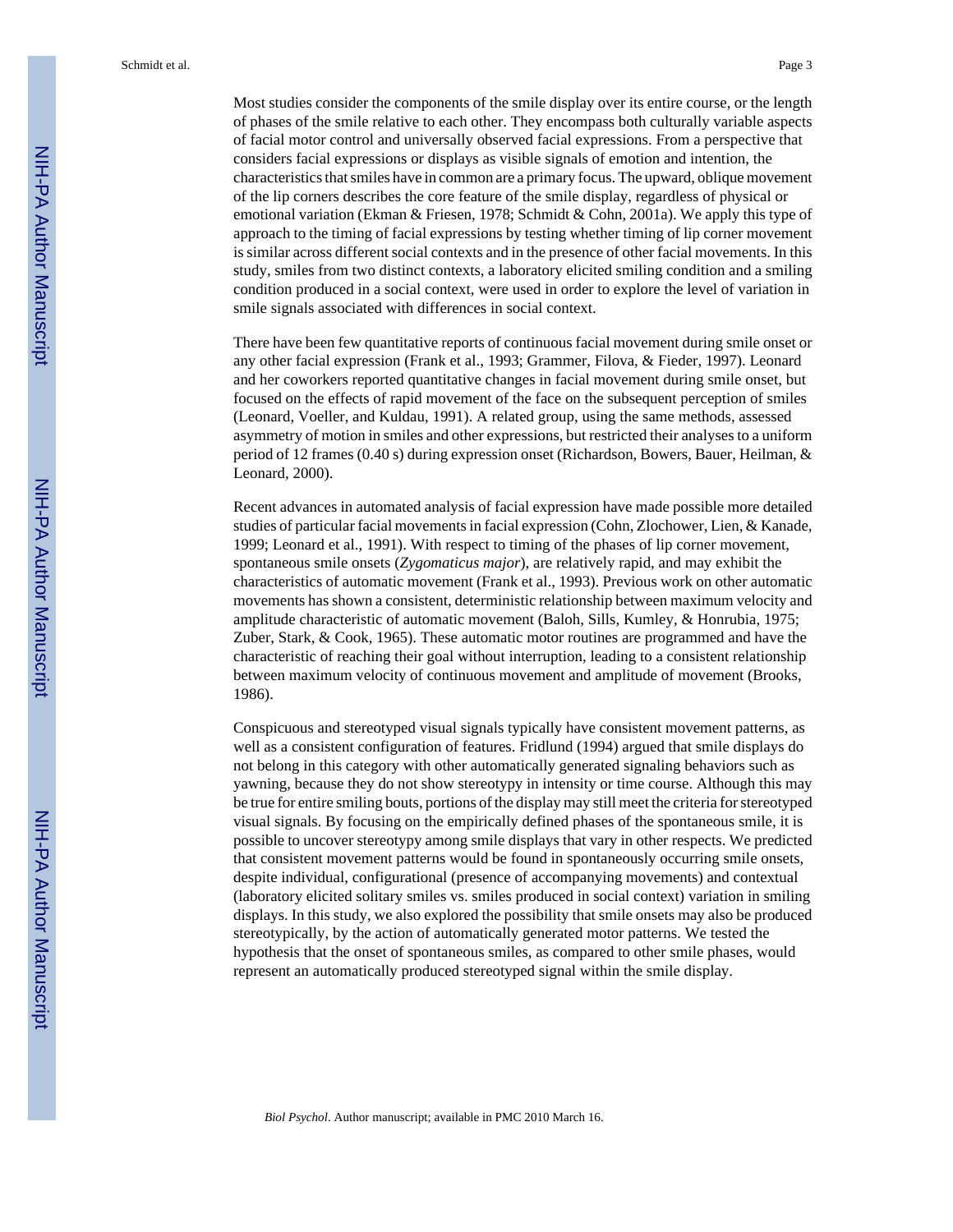## **Method**

## **Participants**

Spontaneous smiles from two independent studies, a laboratory film-clip viewing context designed to elicit positive emotion (laboratory elicited or "solitary" *N* = 49; Miller, Fox, Cohn, Forbes, Sherrill, and Kovacs, 2002), and a face-to-face interview context ("social" *N* = 15; Frank & Ekman, 1997) were analyzed. Original videotaping and study procedures involving human participants were approved by the Institutional Review Boards of the University of Pittsburgh and the University of California, San Francisco.

Contexts for smiling were selected to maximize social differences between conditions in order to investigate the role of context in the diversity of smiling displays (Fridlund 1994). Participants in the laboratory elicited (solitary) smile condition were selected from a larger group of participants recruited for a study of risk for depression conducted at the University of Pittsburgh Affect Analysis Group Laboratory. These participants watched a film clip of a comedy routine while seated alone in a laboratory room during the course of a study designed to measure facial activity and other psychophysiological measures of emotional response. Solitary participants were videotaped in a session that included monitoring of facial muscle activity with sensors attached to the face (see Figure 1.) Care was taken to ensure that participants were as comfortable as possible with respect to sensor placement. Also, the right lip corner was used in analysis, minimizing the effects of the sensors for midfacial activity, as these were placed on the left of the participant's face.

Smiles elicited in a social context were obtained from participants interviewed and videotaped in an earlier study by Frank and Ekman (1997). Participants in the interview task (smiles elicited in a social context) were recruited from the community for a study of facial expression during deception (Frank and Ekman 1997). During the interview task, these participants were seated across from the interviewer, who asked them about their opinions regarding various political topics. All participants were instructed to convince the interviewer of their opinions, whether falsely held or not. There were incentives provided in this study for producing a credible account, heightening the normal demands of social interaction. The choice of the political interview as a source of naturalistic social smiling was made because this is a good example of the face-to-face context, which varies socially (following Fridlund 1994) from our laboratory elicited solitary smiles.

Videotaping procedures for these independent studies were quite similar. Resulting videotape images were of participants in similar, seated pose, with similar focal range and lighting. From these two groups, individual participant smiles were selected from the first analyzable image sequence, either following the first joke in the solitary context, or during conversation in the social context. Seventeen of 68 solitary participants originally considered for analysis did not smile following the first joke of the film clip, and four of 22 interview (social) participants considered for analysis did not smile at all during the interview period, and were therefore excluded. One of the solitary participants suffered from a neurological condition that affected facial movement and was excluded. An analyzable smile sequence was defined as one in which the person faced relatively straight forward during the sequence, smiled, and kept the mouth uncovered. One of the solitary participants was not analyzable because she covered the right lip corner with her hand during smiling. Three of 22 social participants were not analyzable because of excessive head movement, covering of the right lip corner, or positioning with the head turned to the side. The resulting smile sequences ( $n = 49$  solitary and  $n = 15$  social) were analyzed using computerized facial feature tracking (Cohn et al., 1999; Tian, Kanade, & Cohn, 2001) and included men ( $n = 23$ ) and women ( $n = 26$ ) from the solitary (laboratory elicited) context (73% Euro-American, 16% African–American, 8% bi-racial or multi-racial, and 2%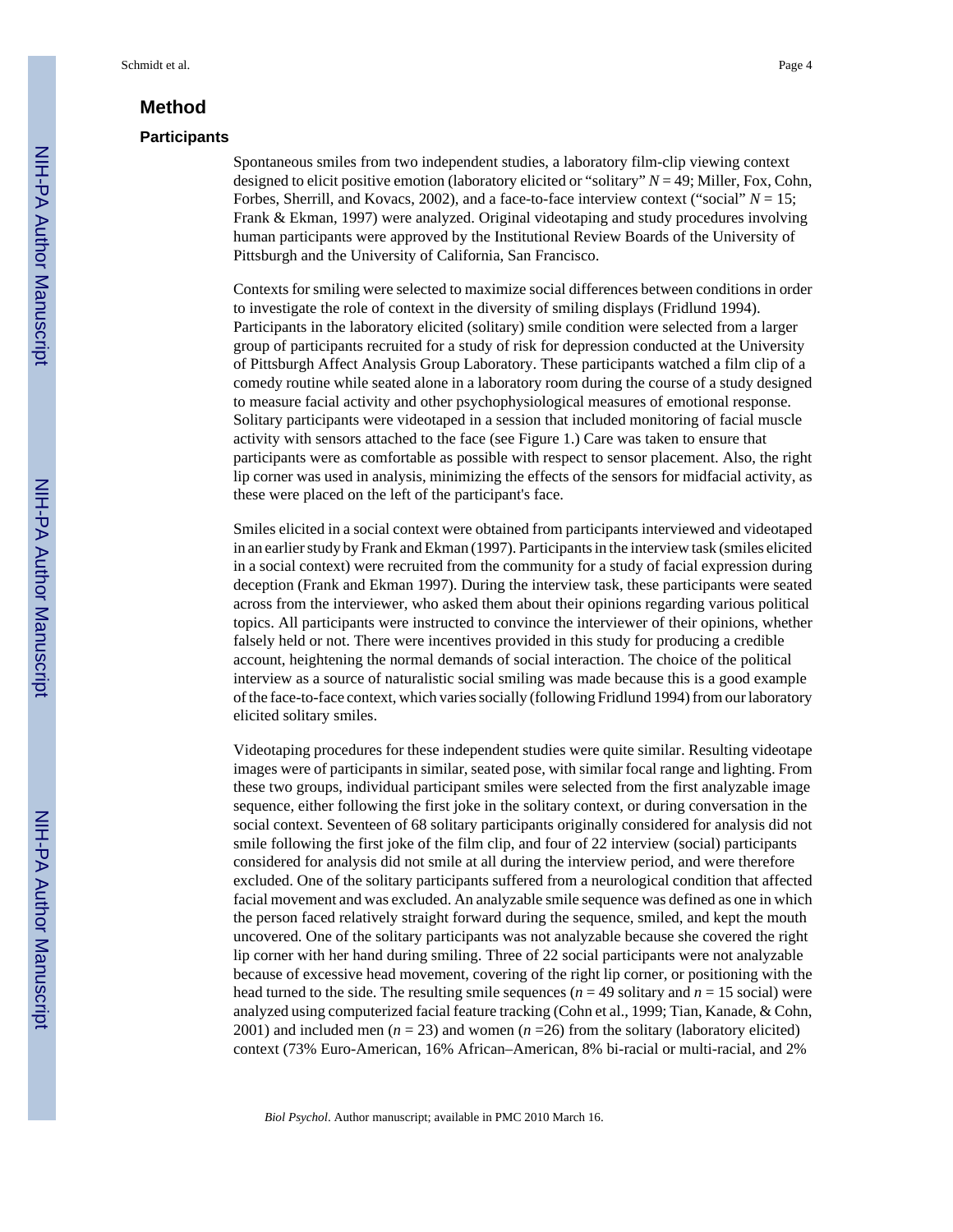Asian-American.) Social participants whose smiles were analyzed included only men  $(n = 15)$ ; 73% Euro-American, 13% African-American, and 13% Asian American).

Six of the solitary participants had either experienced diagnosed depression in adulthood, or depression or anxiety in childhood. An additional eight solitary participants were full or half siblings of probands with childhood onset depression or anxiety consistent with the original recruitment goals of the larger study of risk for depression (Miller et al., 2002). None of the solitary participants included in the present study reported significant current depressive or anxiety symptoms on the day of data collection, as measured by Beck Anxiety Inventory (Steer & Beck, 1997) and Beck Depression Inventory (Beck, Steer, & Garbin, 1988; Steer & Beck, 1997) scores below clinically significant cut off values. All solitary participants were therefore included in the analysis. The possible effects of a family or personal history of depressive illness on current smiling behavior were tested and results are reported in the results section below.

Social (interview) participants' data were obtained from an archive of coded videotape data, and did not include a description of psychological variables (these participants were not screened for depressive or other symptoms).

#### **Materials**

**Videotaped Sequences—**Videotape sequences were manually coded for activity of facial muscles affecting lip corner movement (Facial Action Coding System (Ekman and Friesen, 1978). Sequences considered for analysis included the first (if any) smile observed during the two minute clip of the interview context, and the smile (if any) following the solitary participant's exposure to the first joke in a film clip of a Chris Rock comedy routine. All sequences selected for analysis were coded for *Zygomaticus major* activity (action unit 12) by consensus of at least two certified FACS coders. Agreement between two certified FACS coders on a subset of 27 participants was 0.91 overall for visible muscle activity of *Orbicularis oculi* (action unit 6), *Zygomaticus major* (action unit 12), *Depressor anguli oris* (action unit 15), and *Mentalis* (action unit 17) (Ekman & Friesen, 1978). Sequences were then digitized at 30 frames per second, producing a set of sequential  $640 \times 480$  pixel uncompressed images (custom software, Matrox Meteor II image capture board, Pentium II PC with 400 MHz processor and 384 MB RAM). It should be noted that video sequences were truncated in the interview condition within the first five seconds after the initial appearance of the smile display because of continued lip movement associated with talking following the end of *Zygomaticus major* activity. In the solitary condition, video sequences were truncated at the end of *Zygomaticus major* activity observed, or at the beginning of the second joke in the comedy routine (approximately 10 seconds after the initial joke stimulus). Although the length of these digitized sequences does not allow for analysis of extremely long smiling bouts during which *Zygomaticus major* activity is maintained to some degree, it does allow for the analysis of spontaneous smiles that are similar in length to the average 4 - 6 seconds reported for spontaneous smiles (Frank, Ekman, and Friesen, 1993). Lip corner movement data from each smile was then analyzed in these digitized image sequences using computerized facial feature tracking (Cohn et al., 1999).

#### **Computerized facial feature tracking and face analysis**

Lip and eye corners, as well as twelve other facial feature points, were hand marked in the initial digitized image frame of each sequence by the first author. Feature contours were generated by the feature tracking program, based on these initially marked feature points (see Fig. 1; Tian et al., 2001). Only measurements relying on lip and inner eye corner feature positions are described in this report. Pixel coordinates of the right lip corner in subsequent frames, relative to the initial center point of the lip corners in the initial frame, were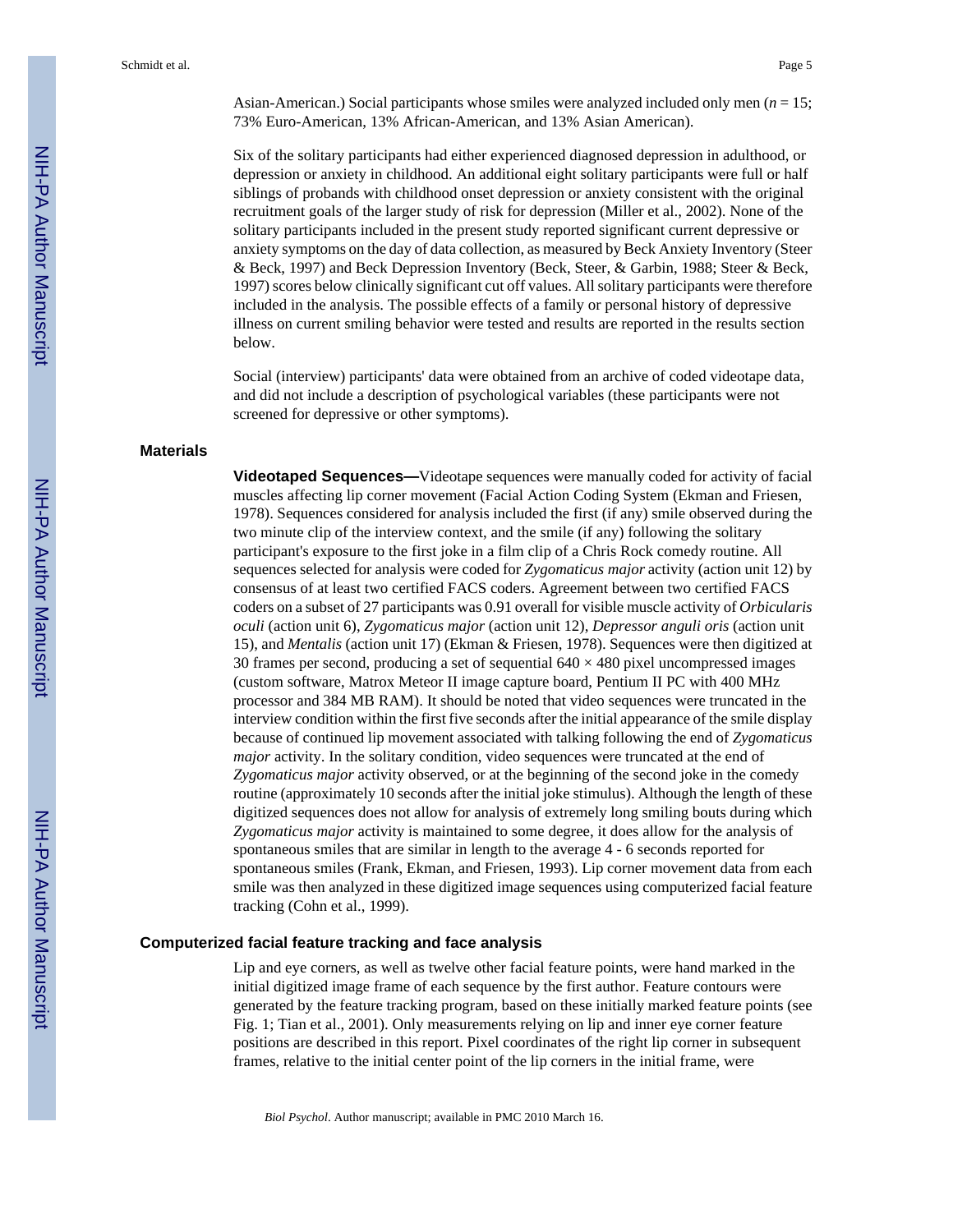Schmidt et al. Page 6

automatically obtained using the Lucas-Kanade algorithm for feature tracking (Lien, Kanade, Cohn, & Li, 2000). This initial center point was recalculated automatically by the program in each frame relative to the stable inner eye corner feature points, allowing for accurate measure in the case of small head movements. Note that this calculated "initial center point" remains stable with respect to the image frame, not the current position of the lips, and thus is a suitable anchor point for the measurement of lip corner movement.

The right lip corner position, measured as r :

$$
r = \sqrt{x^2 + y^2}
$$

was recorded for each frame of the sequence (see Fig 1.). A similar approach to facial feature measurement, using manually obtained feature point position values, was followed by VanSwearingen and colleagues (VanSwearingen, Cohn, & Bajaj-Luthra, 1999). Reliability for automated feature tracking was assessed using the values of r obtained from two independent observations, based on the initial placement of feature tracking points by two different researchers. Measurements of r produced from these independent trackings were highly correlated over a series of 200 - 300 frames in each of 5 image sequences, indicating that feature tracking recorded similar movement patterns, even when initial feature point placement varied. The correlation of r values ranged from  $r=0.94$  to  $r=1.00$ , comparable to tracking reliability values obtained in other studies using the same automated system (Cohn et al., 1999;Wachtman, Cohn, VanSwearingen, & Manders, 2001).

For the sake of comparison among participants, individual participant's r values were standardized on the initial width of each participant's mouth in the initial image. This standardized value is hereafter referred to as "radius". Standardization resulted in a starting frame radius value of 0.5 (half of the distance from center of mouth to right lip corner) for each participant. Radius values were collected for each frame in the video sequence, forming a time series of lip corner position. Results for time series data were smoothed, using the T4253H algorithm  $1 \times$  SPSS Inc., Chicago IL, 1999) (see Figures 2 and 3 for examples of automatically tracked smiles and smoothed radius values). The longest continuous increase in lip corner position (radius value) was obtained for each participant. This period of lip corner movement was defined as the smile onset (see Figures 2 and 3 for examples of beginning and ending frames of smile onsets and ending frame of smile offsets). Duration and amplitude of lip corner movement during this onset period were calculated, based on the smoothed data. The duration of lip corner movement was measured as the difference in time (s) between the last and first frames of the onset, and the amplitude of lip corner movement was measured as difference in values of lip corner movement between beginning and end of longest continuous increase. The longest continuous decrease in lip corner position (radius value) was also obtained for each participant. This period of lip corner change was defined as the smile offset, and the peak duration of the smile was defined as the distance between ending onset frame and beginning offset frame2. One female solitary participant was excluded at this point in the analysis, because there was no offset of lip movement within the ten second video sequence (no offset before subsequent joke viewed in the comedy routine).

<sup>&</sup>lt;sup>1</sup>The T4253H smoother starts with a running median of 4, which is centered by a running median of 2. It then resmooths these values by applying a running median of 5, a running median of 3, and hanning (running weighted averages). Residuals are computed by subtracting the smoothed series from the original series. This whole process is then repeated on the computed residuals. Finally, the smoothed residuals are computed by subtracting the smoothed values obtained the first time through the process. This is sometimes referred to as T4253H smoothing (SPSS Inc., Chicago IL,1999).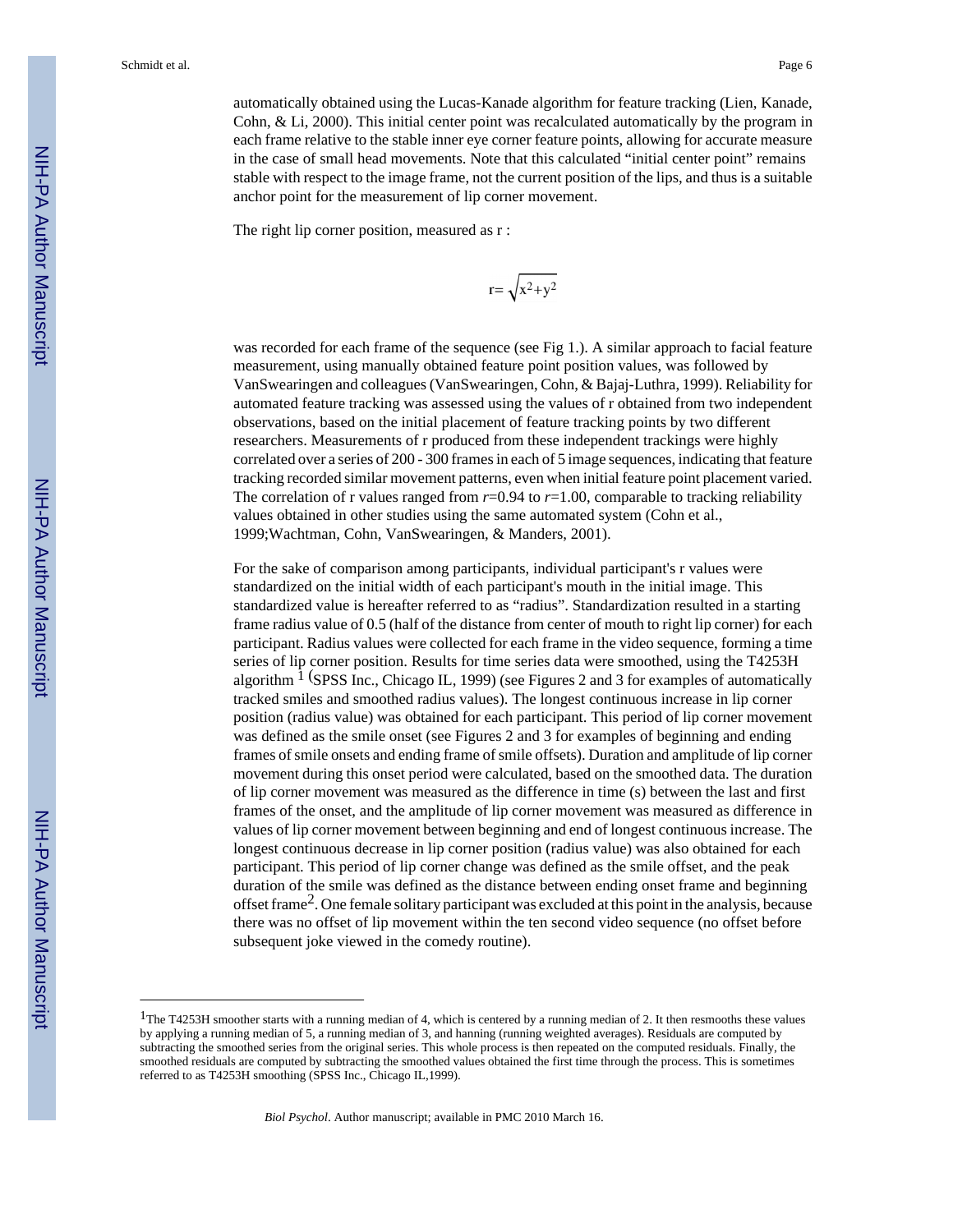## **Results**

#### **Preliminary Analyses**

The inclusion of individuals with a history (although no current diagnosis) of depression or anxiety in the solitary sample introduced the possibility that some variation in smiling parameters may be attributable to a history of psychiatric diagnosis, or familial relationship with someone previously diagnosed. Potential effects were compared by assessing the relation between previously diagnosed ( $n = 6$ ), sibling of individual previously diagnosed ( $n = 8$ ), or control participant status ( $n = 35$ ) on the following temporal parameters within the solitary sample: onset, peak, and offset duration, and onset and offset amplitude. None of these parameters were significantly affected by psychiatric status (all *p* values > 0.05), and data from all solitary participants was considered in further analyses.

#### **Characteristics of Smile Onsets, Peaks, and Offsets**

Smile onset duration averaged less than one second in both social  $(X = 0.67s, SD = 0.24)$  and solitary contexts ( $\bar{X}$  = 0.52s,  $SD$  = 0.31) and was not significantly different in length in these two contexts  $(t(61) = -1.75, p = 0.09)$ . The amplitude of lip corner movement, measured as change in values of radius (lip corner movement) between beginning and end of longest continuous increase, was significantly different between contexts ( $\bar{X}$  = 0.050, *SD* = 0.07 in the solitary context and  $\bar{X} = 0.150$ ,  $SD = 0.09$  in the social context;  $t(62) = -3.97$ ,  $p = 0.001$ ).

Smile peak duration also differed between solitary and social smiles, with the peaks of laboratory solitary smiles lasting significantly longer  $(t(61) = 3.80, p = 0.001)$ . Offset duration did not differ between contexts  $(t(61) = .0002, p = 0.99)$ . Offset amplitude also did not differ significantly between contexts  $(t(61) = -2.78, p = 0.02)$ . Significance was set at  $p < 0.01$ , using the Bonferroni correction for multiple tests  $(N = 5)$  of context effects on smile parameters. This result, however, represents a strong trend toward larger amplitude offsets in the social context  $(X = 0.04, SD = 0.05$  in the solitary context;  $X = 0.10, SD = 0.08$  in the social context).

**Effects of Other Facial Movements—**Visually observable *Orbicularis oculi* activity, previously associated with spontaneous smiles of enjoyment (Frank et al., 1993) occurred in 23 smiles ( $n = 18$  (37%) solitary condition,  $n = 5$  (33%) social condition). There was not a significant difference in the presence of this marker in the two different contexts ( $\chi^2(1) = .058$ ,  $p = .81$ ), therefore spontaneous smiles from the two contexts were analyzed together for effects of *Orbicularis oculi*. The presence of *Orbicularis oculi* activity was not significantly related to either amplitude or duration of smile onset  $(t(61) = 1.10, p = 0.28$  for amplitude;  $t(61) =$ 1.21, *p* = 0.23 for duration). *Orbicularis oculi* activity also did not significantly affect duration of smile peak or amplitude of smile offset. The duration of smile offset, however, was related to the presence of *Orbicularis oculi* activity, with longer offsets in these smiles ( $\bar{X}$  = 0.67s,  $SD = 0.38$ s for smiles with *Orbicularis oculi* activity;  $\bar{X} = 0.39$ s,  $SD = 0.19$ s for smiles without *Orbicularis oculi* activity;  $t(61) = 3.30 p=0.003$ . The Bonferroni correction was applied for multiple tests of significance, with significance set at  $p<0.01$ .

Dampening movements that have been described as potential modifiers of *Zygomaticus major* activity (and lip corner appearance during smiles) were relatively rare and began following the initial frame of smile onset. Only seven participants displayed *Mentalis* (*n* = 4 solitary), or *Depressor anguli oris* (*n* =3 solitary) activity during the smile onset. Of those

<sup>&</sup>lt;sup>2</sup>Note that the peak and offset phases of the smiles in Figures 2. and 3. may not necessarily represent smile phases that have previously been described schematically (Ekman and Friesen 1978). This is a direct consequence of the way that the terms onset, peak, and offset have been operationalized in this study. Because peak is defined as the *period* between quantitatively determined onset and offset, its duration varies in length and may last no longer than one frame (see Figure 2.). Additionally, there may be small increases or decreases in lip corner radius during the peak phase (see Figure 3.).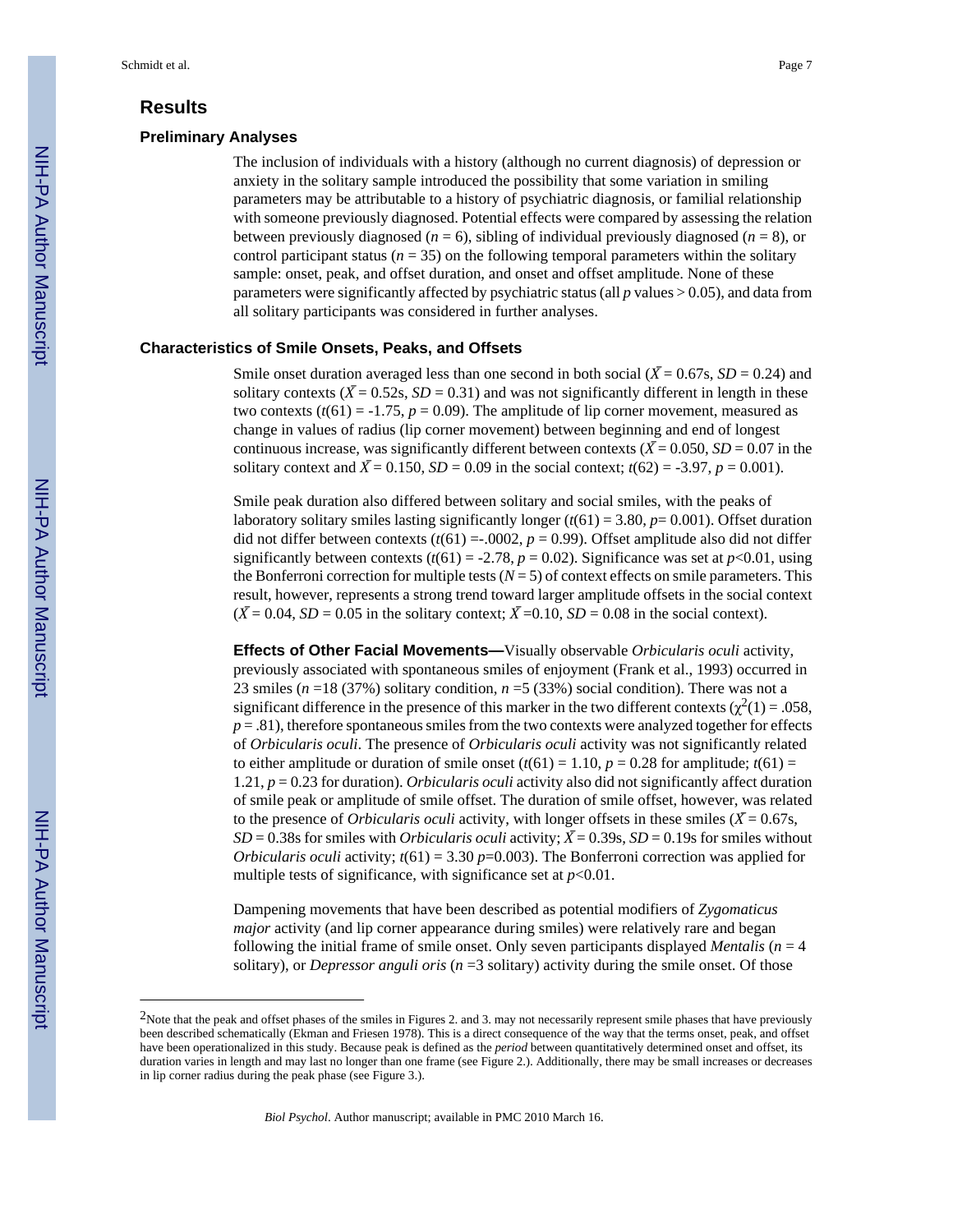seven participants with dampened smiles, five were control participants with no history of depressive symptoms. Furthermore, the percentage of control participants with dampened smiles (14%, or five of 35 participants) was similar to the percentage of participants with either a history of psychiatric illness or siblings of those with a history of psychiatric illness (15%, or two of thirteen participants). These dampening actions appeared after the visually coded onset of *Zygomaticus major* activity, and had no apparent effect on amplitude or on duration of onset  $(t(61) = 1.78, p = 0.08$  for amplitude,  $t(61) = 0.17, p = 0.87$  for duration). Effects of dampening movements approached significance for duration of peak, where peaks of smiles with dampening movements lasted 1.87 s on average and peaks of smiles without dampening movements lasted 0.86 s on average  $(t(61) = 2.54, p = 0.01)$  and were significant for duration of offset, where offsets of smiles with dampening movements lasted 0.79 s on average, while offsets of smiles without dampening movements lasted 0.45 s on average  $(t(61) = 2.9, p =$ 0.005). There was no significant effect of dampening movements, however, on amplitude of smile offset  $(t(61) = 0.73, p = 0.47)$ . The Bonferroni correction applied for multiple tests of significance, with significance set at  $p<0.01$ .

#### **Relation between velocity and amplitude of lip corner movement**

Despite differences in smile onset amplitude across contexts (solitary smiles showed less lip movement on average), maximum velocity of lip corner movement was closely related to the amplitude of the movement (see Figure 4). For smile onsets, this relation was best fit by the power curve  $y = 50.5 x^{1.4}$  ( $R^2 = 0.87$ ). Individual regression analyses of social and solitary smile onset data sets showed similar fit, with curves  $Y = 79.3x^{1.5}$  ( $R^2 = 0.82$ ) and  $y =$  $26.5x^{1.3}$  ( $R^2 = 0.82$ ) as the best fit curves for solitary (laboratory elicited) and social (interview) smile onsets, respectively.

Amplitude of lip corner movement was also related to maximum velocity of lip corner movement during smile offsets. The relation between maximum velocity and offset amplitude was best fit by the power curve  $y = 11.8 x^{1.1} (R^2 = 0.82)$ . Individual regression analyses of offsets in solitary and social smile offsets were best fit by curves  $y = 22.8 x^{1.3} (R^2 = 0.77)$  and  $y = 7.4 x^{1.0} (R^2 = 0.83)$ , respectively.

## **Discussion**

We found that the onset phase of spontaneous smiles reported here has consistent temporal characteristics, despite many differences in the contexts and conditions under which these smiles were elicited (see Figures 2 and 3). With respect to social context, a similar duration of onset was found in both solitary (laboratory elicited) and social (interview) contexts, and average smile onset duration overall  $(X=0.56s)$  was similar to that found in other studies using manual and computerized facial feature tracking methods (Frank et al., 1993; Leonard et al., 1991; Richardson et al., 2000). Onset amplitude did vary with social context, with larger amplitude in onsets in the social condition.

Also consistent with an interpretation of smiles as stereotyped signals, was the high degree of temporal consistency found in offsets of social and solitary smiles. Offset characteristics were temporally consistent across social contexts, with no significant difference in offset duration or amplitude between social and solitary contexts. Context had an effect on the duration of peak phase, with peaks of solitary smiles lasting significantly longer than those of social smiles.

The presence of other facial movements during smiling had no significant effect on the duration or amplitude of smile onsets, suggesting that this phase of *Zygomaticus major* activity represents a consistently produced signal across conditions in which smiling occurs. The presence of *Orbicularis oculi* activity was not related either to amplitude or duration of smile onset across contexts. Amplitude of smile offsets was also unrelated to *Orbicularis oculi*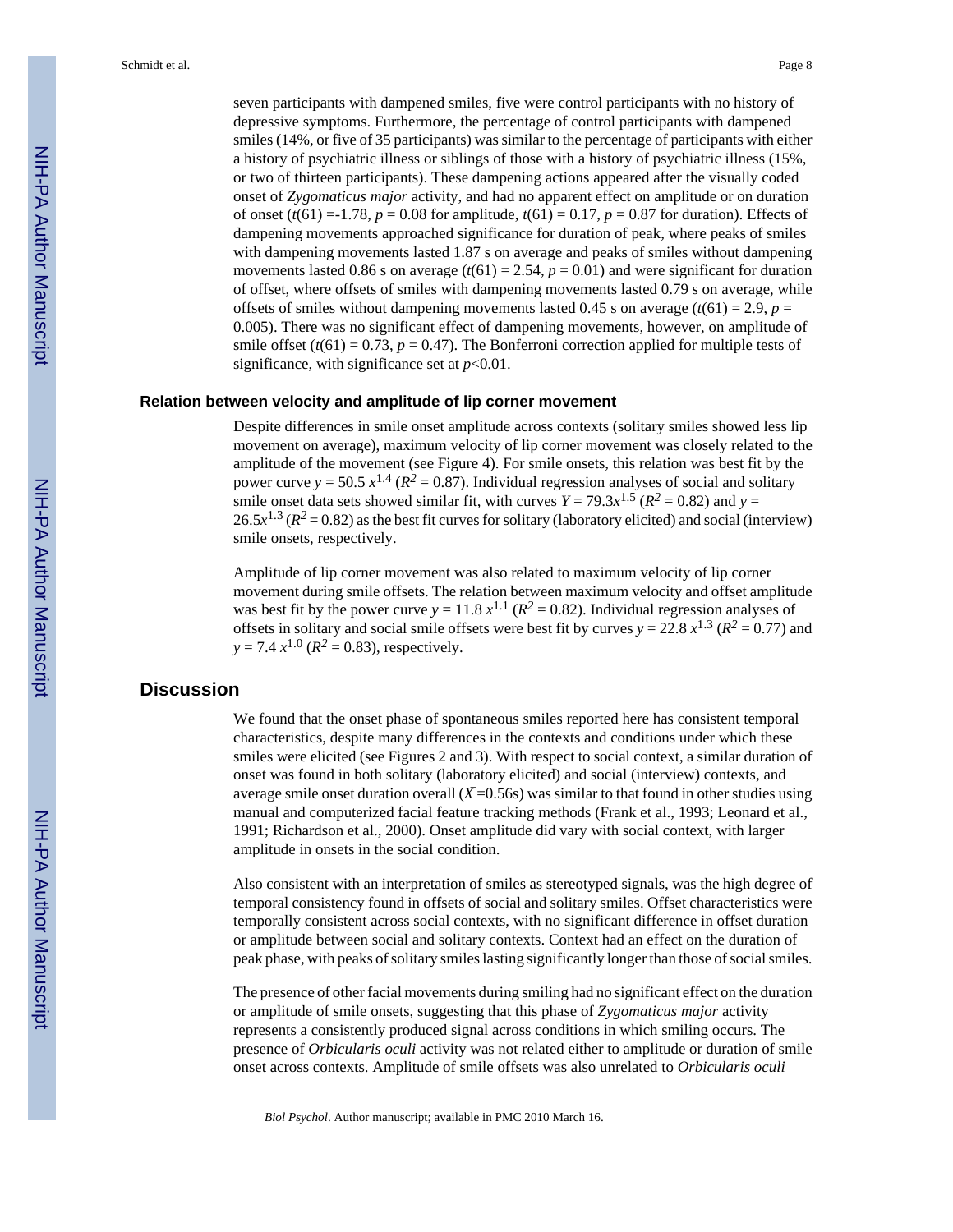activity, although the duration of offset was longer in smiles with *Orbicularis oculi* activity. Duration of peak phase was unaffected by the presence of *Orbicularis oculi* activity. The relative lack of suppressing movements in the smiles investigated was similar to reported characteristics of spontaneous smiles (Frank et al., 1993; Richardson et al., 2000). Where smiles were found to have dampening or suppressing movements, this also did not affect either duration or amplitude of smile onsets, although dampening movements significantly affected other phases of the smile display (particularly by lengthening smile offset duration). Overall, lip corner movement in both onsets and offsets was relatively stable despite contextual variation in social context and other facial movements.

In this study, we also explored the possibility that smile onsets would show evidence of production by automatically generated motor patterns. The strength of the curvilinear relation between amplitude and maximum velocity of lip corner movement during smile onset (see Figure 4.) supported the hypothesis of smile onsets as automatically produced facial movements resulting from the initiation of automatic motor programs in the central nervous system. An unexpected finding was that the maximum velocity and amplitude of smile offset also fit this "automatic movement" pattern (Figure 5.). Because downward movement of the lip corners in offset is the result of both gravity and the action of other muscles besides *Zygomaticus major*, as well as the relaxation of that muscle, this pattern does not result primarily from the action of a single muscle. Consistency of movement in the offset phase, although probably not the result of an automatically generated motor program, indicates the likelihood of a signaling role for this phase of the smile as well. If automatic movement cannot explain the similarity of the velocity/amplitude relation in onsets and offset, then this may be due instead to an adaptation of these signals to the perceptual constraints of receivers.

It is important to note that the variation reported in other studies of spontaneous smiles was not absent here, yet this variation did not affect the velocity/amplitude relation in the lip corner movement during smile onset. Spontaneous smile onsets in the social condition (interview) were larger on average than smiles during the solitary context, consistent with earlier reports of social effects on smiling (Fridlund, 1994; Kraut & Johnson, 1979). Thirty-six percent of smiles ( $n = 18$  solitary and  $n = 5$  social) were also accompanied by the movement of the skin around the eye. Interestingly, there was not a higher degree of visible *Orbicularis oculi* activity in the laboratory elicited smiles, even though this procedure was designed to elicit amusement. Possible restriction of movement due to the placement of facial sensors in these participants could explain this result, although it is also possible that participants simply lacked truly felt amusement/joy for responses to this particular joke in the comedy routine<sup>3</sup>. Because the peak duration of smiles in the solitary sample was significantly longer than that in the social sample where no sensors were used, restriction of movement in this context seems unlikely. Additionally, this was only the first joke of the comedy routine, and there is the possibility that smiles not involving *Orbicularis oculi* activity were followed by a change over time to include such activity, in a conversion from non-Duchenne to Duchenne smiling (Messinger et al., 1999).

The presence of smile dampening movements during spontaneous smiles was also observed, but only in a relatively low proportion of smiles, and only in the laboratory elicited solitary context, contrary to expectations that social expressions might be more likely to be suppressed or dampened than are expressions produced in private. One possible explanation for this result is that certain individuals may adopt individualized patterns of smiling that regularly include these movements (Cohn et al., 2002; Schmidt and Cohn, 2001a). A history of psychiatric illness in some of the laboratory elicited solitary participants or their siblings is unlikely to be an

<sup>3</sup>In the solitary (laboratory elicited) context, only overall participant response, rather responses to individual jokes in the comedy video clip were assessed. This procedure, though standard, precludes the identification of brief moments of truly felt amusement/joy.

*Biol Psychol*. Author manuscript; available in PMC 2010 March 16.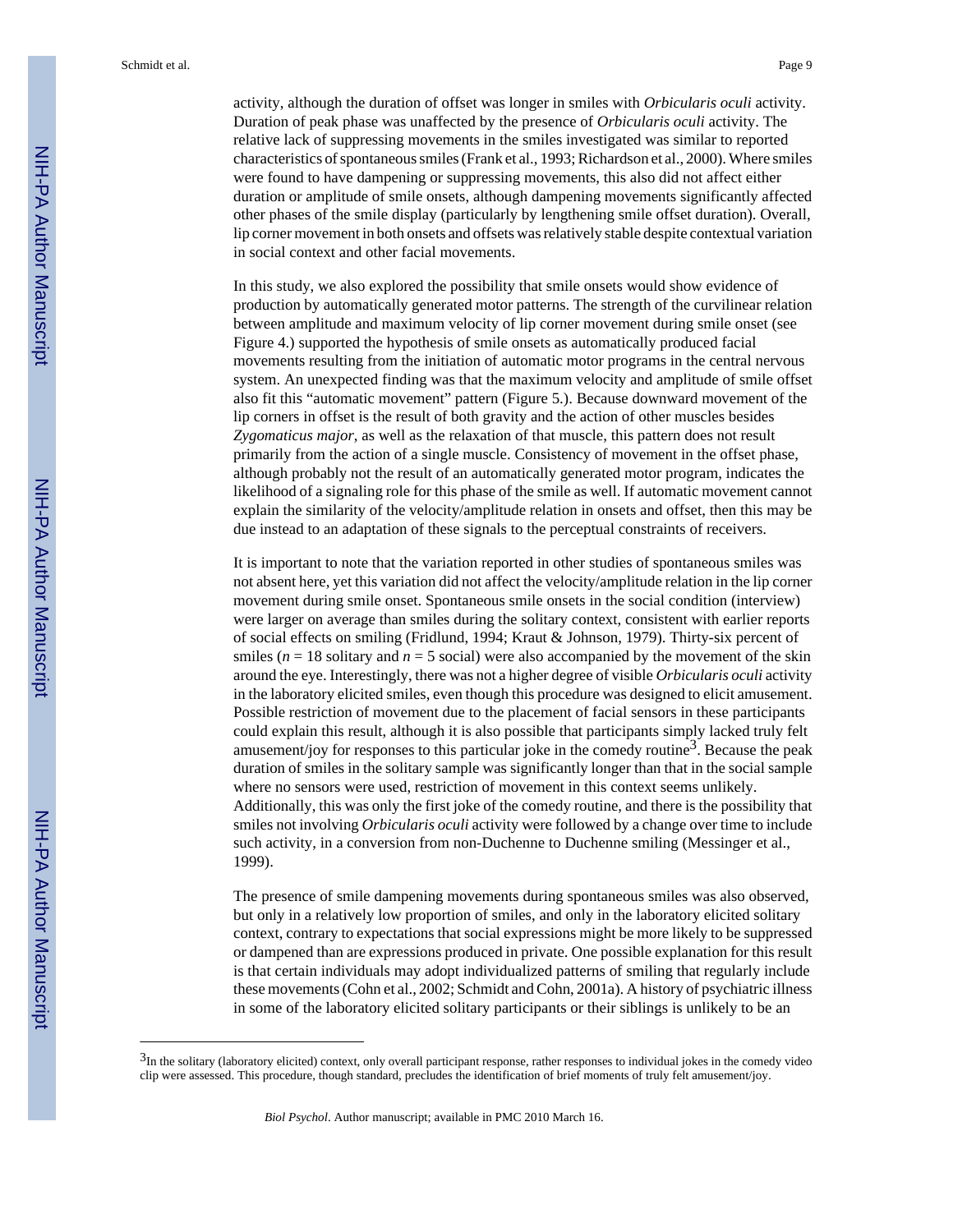explanation for dampening, as dampening was just as likely to appear in smiles of control participants with no history of psychiatric illness.

Limitations of the present study include the absence of cross-cultural data, although the participants are multi-ethnic, and include both sexes. Also, the right lip corner only is sampled in these data. The literature reports mixed findings on the question of spontaneous smile laterality, but generally smiles are thought to be either symmetric (Frank et al., 1993) or slightly stronger on the left (Kowner, 1995; Skinner & Mullen, 1991). It could be that the data from the right lip corner support hypotheses investigated here, while data from the left corner would not. The similarity between the duration of smiles in the present study, however, and that in other studies using different methods, automated or manual, suggests that these results might generalize to a variety of contexts (Ekman and Friesen, 1982; Frank, et al. 1993).

Overall, the results support the conceptualization of the spontaneous smile as a facial expression with multiple temporal components including relatively stable movement patterns during both onset and offset. The data support the interpretation of the spontaneous smile onset as a signal, possessing consistent timing even in the presence of other facial movements. In Leonard and colleagues' work on perception of spontaneous smiles, it was suggested that the signal phase of the smile is defined as the period of rapid upward lip movement, rather than the absolute position of the lip corners, since the perceptions of the smile changed the most between frames in which the largest facial changes were observed quantitatively (Leonard et al., 1991). Dimberg and Thunberg's work also suggests that perceptual mechanisms are specialized for rapid response, less than one second after viewing a facial expression (Dimberg & Thunberg, 1998). If the typical spontaneous smile in a social situation lasts approximately 3-4 seconds (Frank et al., 1993), this means that observers begin to smile in response before the initial observed smile has completed its offset, implying that the first part of the expression is the leading signal. The consistency of the amplitude/velocity relation across social contexts, however, also points to a signaling role for the offset of the display, although offset duration varied with the inclusion of other facial movements in the display.

There are important implications of these results for further studies of facial expressions, and smiles in particular. There has been some apparent disagreement over the primary signaling function of facial expressions, and smiles in particular, as to whether or not they have a primarily social or emotional function (Fridlund, 1994; Jakobs, Manstead, & Fischer, 1999). These two perspectives represent complementary, rather than alternative approaches to smiling and facial expression in general, with results reported here addressing primarily the signaling characteristics of facial expressions produced in both social and laboratory elicited contexts.

Based on the results of the present study, we suggest a new approach to the analysis of smiling displays with particular emphasis on empirically defined onset and offset phases as units of analysis. Other signals that co-occur with *Zygomaticus major* activity can be considered separately, depending on the hypotheses to be tested. For example, tracking lip corner movement automatically will no doubt reveal the presence of multiple consecutive lip corner raises during many continuous smile displays. Although the presence of such multiple peaked smiles has long been acknowledged, these displays may be better conceived of as multiple smile signals occurring in a bout of smiling, rather than as a single, multi-peaked smile (Bugental, 1986). This approach to smiling could also be employed, for example, to understand the finding that both small and large intensity smiles produce positive affiliative responses. In this case, the timing or frequency of smile onsets or offsets may have been the key factor in producing affiliation, not the overall intensity (Hess, Blairy, & Kleck, 2000).

If the timing of smiles is consistent across contexts, then smile onset duration, as well as the relation between maximum velocity and amplitude of smile onsets and offsets could function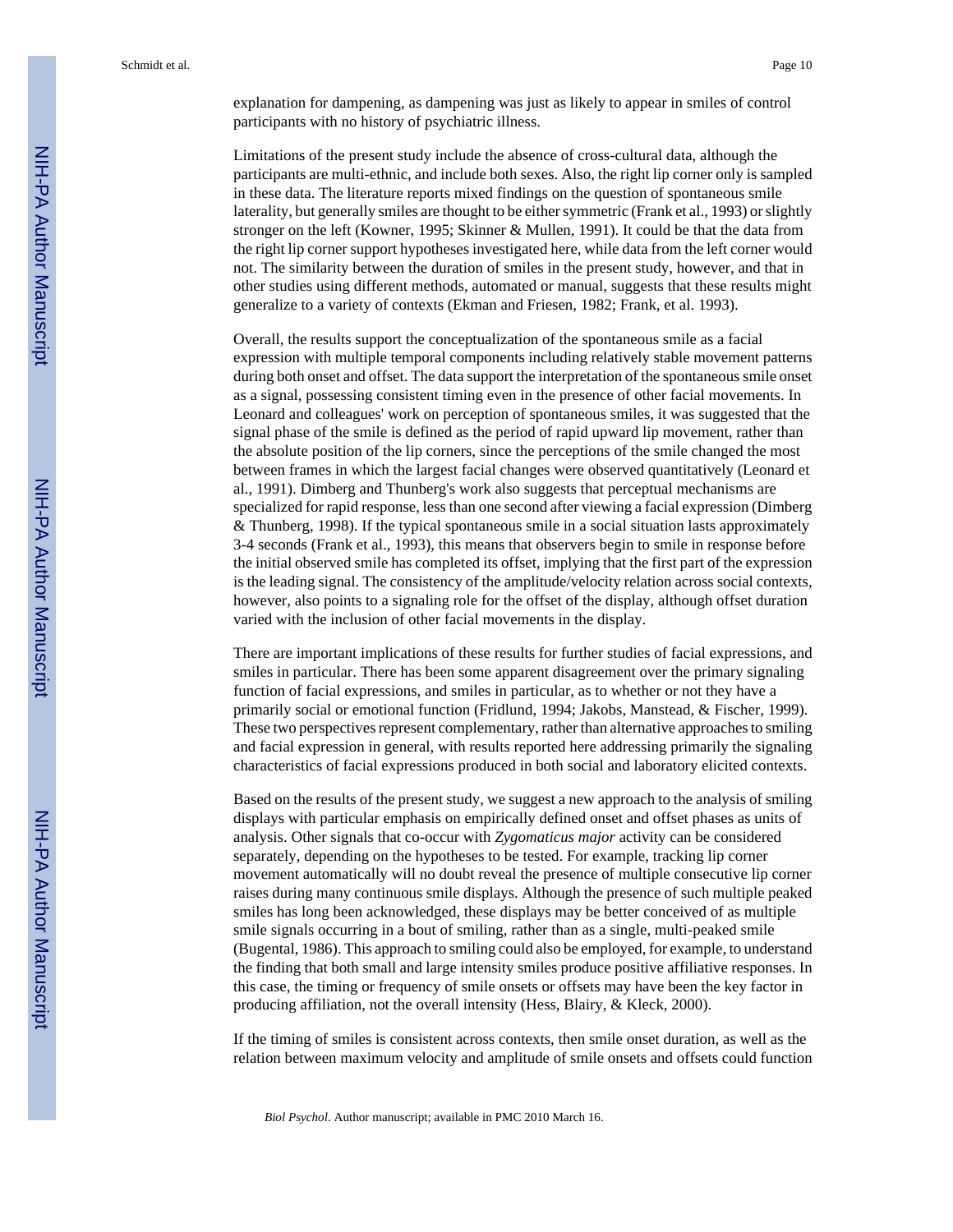as an indicator of the spontaneity and naturalness of smiling (Ekman, 1992). Disturbances in this pattern of automatic movement could be important in distinguishing pathological facial movement from normal variation in smiling (Gray & Tonge, 2001; Pedersen & Schelde, 1997; Wachtman et al., 2001), or to suggest that involuntary facial expression is unaffected in the presence of conditions such as congenital blindness (Galati et al., 1997). Clearly, further work establishing the role of this relation in the offset phase, as well as in onset is needed, given our results for the consistency of this relation in smile offsets.

In contrast to the suggestion that most facial expressions do not fit the criteria for stereotyped conventional signals, we suggest that a focus on the onset and offset phases of smiles, and other facial expressions as well, will reveal a set of facial signals with stereotyped timing (Fridlund, 1994). We predict that the timing of these signals as well as the basic movements will be constant across cultures, consistent with evolutionary hypotheses of facial signaling (Grammer et al., 1988; Owren & Bachorowski, 2001; Schmidt & Cohn, 2001b). Elaborations on the smile itself, either through additional movements (addition of *Orbicularis oculi* activity), or by suppression of *Zygomaticus major* movement (due to the activity of opposing muscles) between onset and offset, are likely characteristic of different human groups, according to their cultural display rules, and a multitude of other social and emotional factors.

## **Acknowledgments**

This research was supported by NIH grant MH12579 to K. L. Schmidt and NIH grant MH51435 to J. F. Cohn. The authors would like to thank Dr. C. Balaban, Dr. J. Van Swearingen, Dr. V. Monaco, and R. J. McNutt, University of Pittsburgh, Dr. P. Ekman of UCSF, Dr. Mark Frank of Rutgers University., Dr. J. S. Allen of the University of Iowa, and anonymous reviewers for assistance during the preparation of this article. Correspondence concerning this article should be addressed to K. L. Schmidt at 4325 Sennott Square, 210 S. Bouquet St., Pittsburgh PA 15260 or via email at kschmidt@pitt.edu.

#### **References**

- Baloh RW, Sills AW, Kumley WE, Honrubia V. Quantitative measurement of saccade amplitude, duration, and velocity. Neurology 1975;25:1065–1070. [PubMed: 1237825]
- Bavelas, JB.; Chovil, N. Faces in dialogue. In: Russell, JA.; Fernandez-Dols, JM., editors. The Psychology of Facial Expression. New York: Cambridge University Press; 1997. p. 334-346.
- Beck A, Steer R, Garbin M. Psychometric properties of the Beck Depression Inventory: Twenty-five years of evaluation. Clinical Psychology Review 1988;8:77–100.
- Brooks, VB. The neural basis of motor control. New York: Oxford University Press; 1986.
- Bugental DB. Unmasking the "polite smile": Situational and personal determinants of managed affect in adult-child interaction. Personality and Social Psychology Bulletin 1986;12:7–16.
- Cheyne JA. Development of forms and functions of smiling in preschoolers. Child Development 1976;47:820–823.
- Cohn J, Tronick E. Three-month-old infants' reaction to simulated maternal depression. Child Development 1983;54:185–193. [PubMed: 6831986]
- Cohn JF, Zlochower A, Lien J, Kanade T. Automated face analysis by feature point tracking has high concurrent validity with manual FACS Coding. Psychophysiology 1999;36:35–43. [PubMed: 10098378]
- Cohn, JF.; Schmidt, K.; Gross, R.; Ekman, P. Individual differences in facial expression: Stability over time, relation to self-reported emotion, and ability to inform person identification. 2002 IEEE International Conference on Multimodal Interfaces (ICMI 2002); Pittsburgh, PA. 2002. p. 491-496.
- Dimberg U, Thunberg M. Rapid facial reactions to emotional facial expressions. Scandinavian Journal of Psychology 1998;39:39–45. [PubMed: 9619131]
- Ekman, P. Telling lies: Clues to deceit in the marketplace, politics, and marriage. New York: W.W. Norton; 1985.
- Ekman P. An argument for basic emotions. Cognition and Emotion 1992;6:169–200.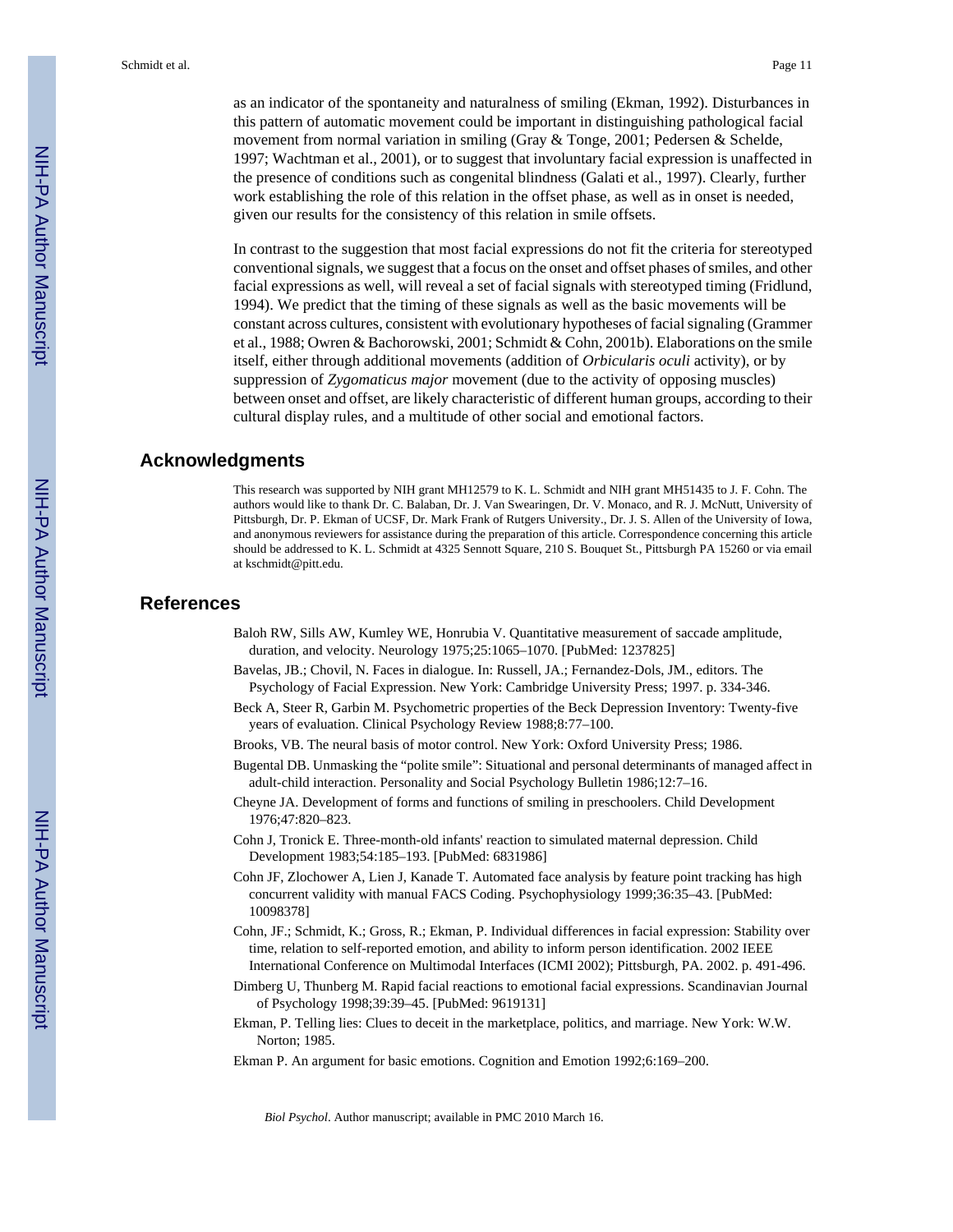Ekman P. Facial expression and emotion. American Psychologist 1993;48:384–392. [PubMed: 8512154] Ekman P, Friesen W. False, felt, and miserable smiles. Journal of Nonverbal Behavior 1982;6:238–252.

Ekman, P.; Friesen, WV. Facial action coding system. Palo Alto: Consulting Psychologists Press; 1978.

- Ekman, P.; Keltner, D. Universal facial expressions of emotion: An old controversy and new findings. In: Segerstrale, U.; Molnar, P., editors. Nonverbal Communication: Where Nature Meets Culture. Mahwah, NJ: Lawrence Erlbaum Associates, Publishers; 1997. p. 27-46.
- Frank MG, Ekman P. The ability to detect deceit generalizes across different types of high-stake lies. Journal of Personality and Social Psychology 1997;72:1429–1429. [PubMed: 9177024]
- Frank MG, Ekman P, Friesen WV. Behavioral markers and recognizability of the smile of enjoyment. Journal of Personality and Social Psychology 1993;64:83–93. [PubMed: 8421253]
- Fridlund, A. Human Facial Expression: An Evolutionary View. New York: Academic Press; 1994.
- Galati D, Scherer K, RicciBitti P. Voluntary facial expression of emotion: Comparing congenitally blind with normally sighted encoders. Journal of Personality and Social Psychology 1997;73:1363–1379. [PubMed: 9453990]
- Grammer, K.; Filova, V.; Fieder, M. The communication paradox and possible solutions: Towards a radical empiricism. In: Schmitt, A.; Atzwanger, K.; Grammer, K.; Schaefer, K., editors. New Aspects of Human Ethology. New York: Plenum Press; 1997. p. 91-120.
- Grammer K, Schiefenhovel W, Schleidt M, Lorenz B, Eibl-Eibesfeldt I. Patterns on the face: The eyebrow flash in crosscultural comparison. Ethology 1988;77:279–299.
- Gray K, Tonge B. Are there early features of autism in infants and preschool children? Journal of Paediatric and Child Health 2001;37:221–226.
- Hauser, MD. The Evolution of Communication. Cambridge, MA: MIT Press; 1996.
- Hess U, Banse R, Kappas A. The intensity of facial expression is determined by underlying affective state and social situation. Journal of Personality and Social Psychology 1995;69:280–288.
- Hess U, Blairy S, Kleck RE. The influence of facial emotion displays, gender, and ethnicity on judgments of dominance and affiliation. Journal of Nonverbal Behavior 2000;24:265–284.
- Jakobs E, Manstead ASR, Fischer AH. Social motives, emotional feelings and smiling. Cognition and Emotion 1999;13:321–345.
- Johnstone, RA. The evolution of animal signals. In: Krebs, JR.; Davies, NB., editors. Behavioural ecology: an evolutionary approach. 4th. London: Blackwell Science Ltd.; 1997. p. 155-178.
- Jones S. Adult recipients of infant communications: A sex difference in the salience of early "social" smiling. Infant Behavior and Development 1984;7:211–221.
- Kowner R. Laterality in facial expressions and its effect on attributions of emotion and personality. Neuropsychologia 1995;33:539–559. [PubMed: 7637852]
- Kraut RE, Johnson RE. Social and emotional messages of smiling: An ethological approach. Journal of Personality and Social Psychology 1979;37:1539–1553.
- Leonard CM, Voeller KKS, Kuldau JM. When's a smile a smile? Or how to detect a message by digitizing the signal. Psychological Science 1991;2:166–172.
- Lien JJJ, Kanade T, Cohn JF, Li CC. Detection, tracking, and classification of subtle changes in facial expression. Journal of Robotics and Autonomous Systems 2000;31:131–146.
- Messinger D, Fogel A, Dickson KL. What's in a smile? Developmental Psychology 1999;35:701–708. [PubMed: 10380861]
- Miller A, Fox NA, Cohn JF, Forbes EE, Sherrill JT, Kovacs M. Regional brain activity in adults with a history of childhood-onset depression: Sex differences and clinical variability. American Journal of Psychiatry 2002;159:934–940. [PubMed: 12042180]
- Otta E, Abrosio FFE, Hoshino RL. Reading a smiling face: Messages conveyed by various forms of smiling. Perceptual and Motor Skills 1996;82:1111–1121. [PubMed: 8823879]
- Owren, MJ.; Bachorowski, JA. The evolution of emotional experience: A "selfish-gene" account of smiling and laughter in early hominids and humans. In: Mayne, TJ.; Bonanno, GA., editors. Emotions: Current issues and future directions Emotions and social behavior. New York: The Guilford Press; 2001. p. 152-191.
- Pedersen J, Schelde T. Behavioral aspects of infantile autism: an ethological description. European Child and Adolescent Psychiatry 1997;6:96–106. [PubMed: 9257091]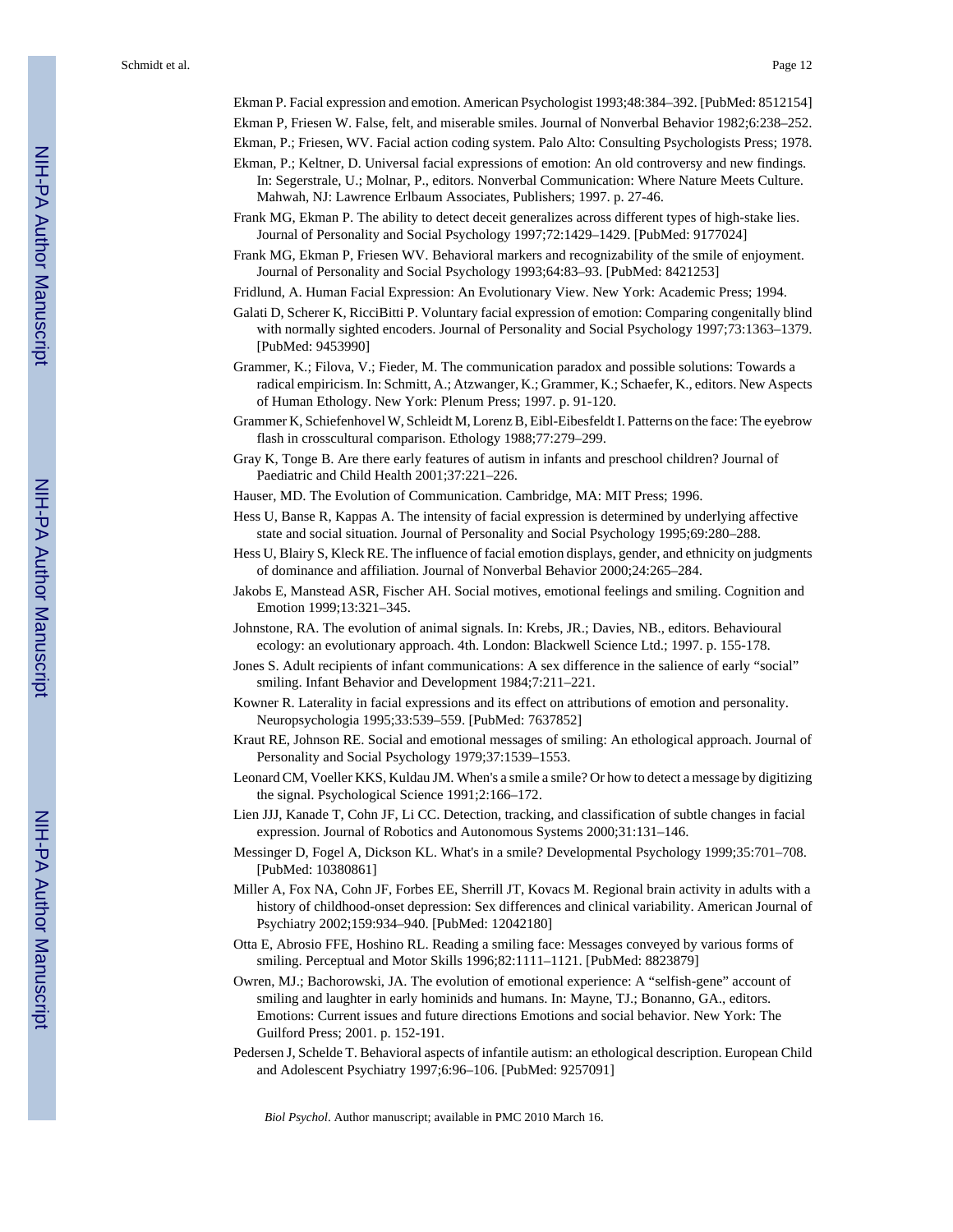- Richardson C, Bowers D, Bauer R, Heilman K, Leonard CM. Digitizing the moving face during dynamic displays of emotion. Neuropsychologia 2000;38:1028–1039. [PubMed: 10775713]
- Schmidt, K.; Cohn, J. Dynamics of facial expression: Normative characteristics and individual differences. IEEE International Conference on Multimedia and Expo, ICME2001; Tokyo, Japan. 2001a. p. 728-731.
- Schmidt K, Cohn J. Human facial expressions as adaptations: Evolutionary perspectives in facial expression research. Yearbook of Physical Anthropology 2001b;116:8–24.
- Skinner M, Mullen B. Facial asymmetry in emotional expression: A meta analysis of research. British Journal of Social Psychology 1991;30:113–124.
- SPSS Inc.. SPSS Base 10.0 for Windows User's Guide. SPSS Inc.; Chicago IL: 1999.
- Steer, R.; Beck, A. Beck Anxiety Inventory. In: Zalaquett, C.; Wood, R., editors. Evaluating Stress: A Book of Resources. Lanham MD: Scarecrow Press, Inc.; 1997. p. 23-40.
- Tian, Yl; Kanade, T.; Cohn, JF. Recognizing action units for facial expression analysis. IEEE Transactions on Pattern Analysis and Machine Intelligence 2001;23:97–115.
- VanSwearingen JM, Cohn JF, Bajaj-Luthra A. Specific impairment of smiling increases the severity of depressive symptoms in patients with facial neuromuscular disorders. Aesthetic and Plastic Surgery 1999;23:416–423.
- Wachtman G, Cohn JF, VanSwearingen JM, Manders EK. Automated tracking of facial features in patients with facial neuromuscular dysfunction. Plastic and Reconstructive Surgery 2001;107:1124– 1133. [PubMed: 11373551]
- Zuber BL, Stark L, Cook G. Microsaccades and the velocity-amplitude relationship for saccadic eye movement. Science 1965;150:1459–1460. [PubMed: 5855207]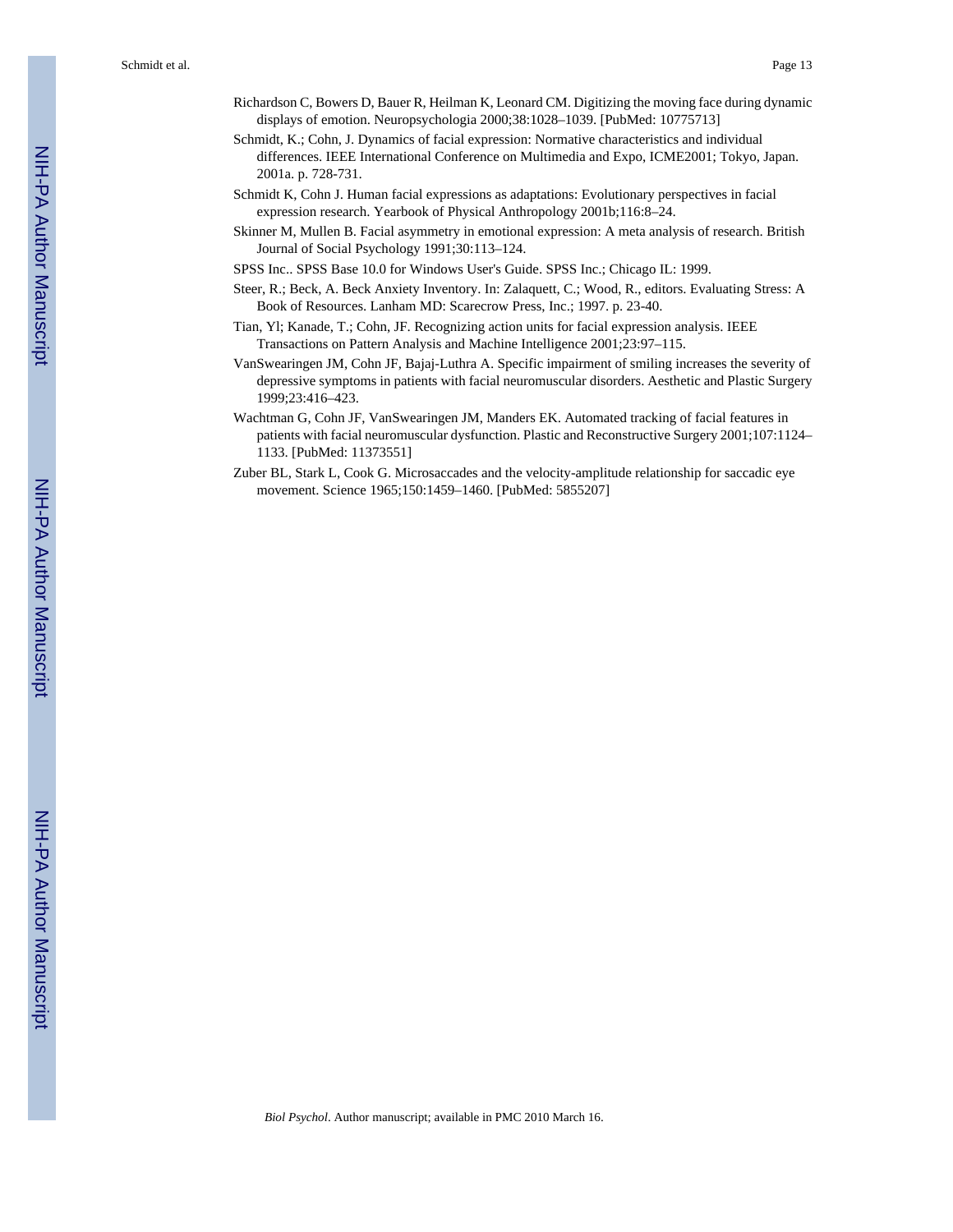

#### **Figure 1.**

Measurement of Right Lip Corner Movement (r)

a. Initial center point, located midway between lip corners in the initial frame, is used to anchor the radius (r). This initial center point is recalculated automatically in each frame, relative to the stable inner eye corner feature points, allowing for accurate measure in the case of small head movements.

b-c. r is the distance (in pixels) between the initial center point and the right lip corner in each frame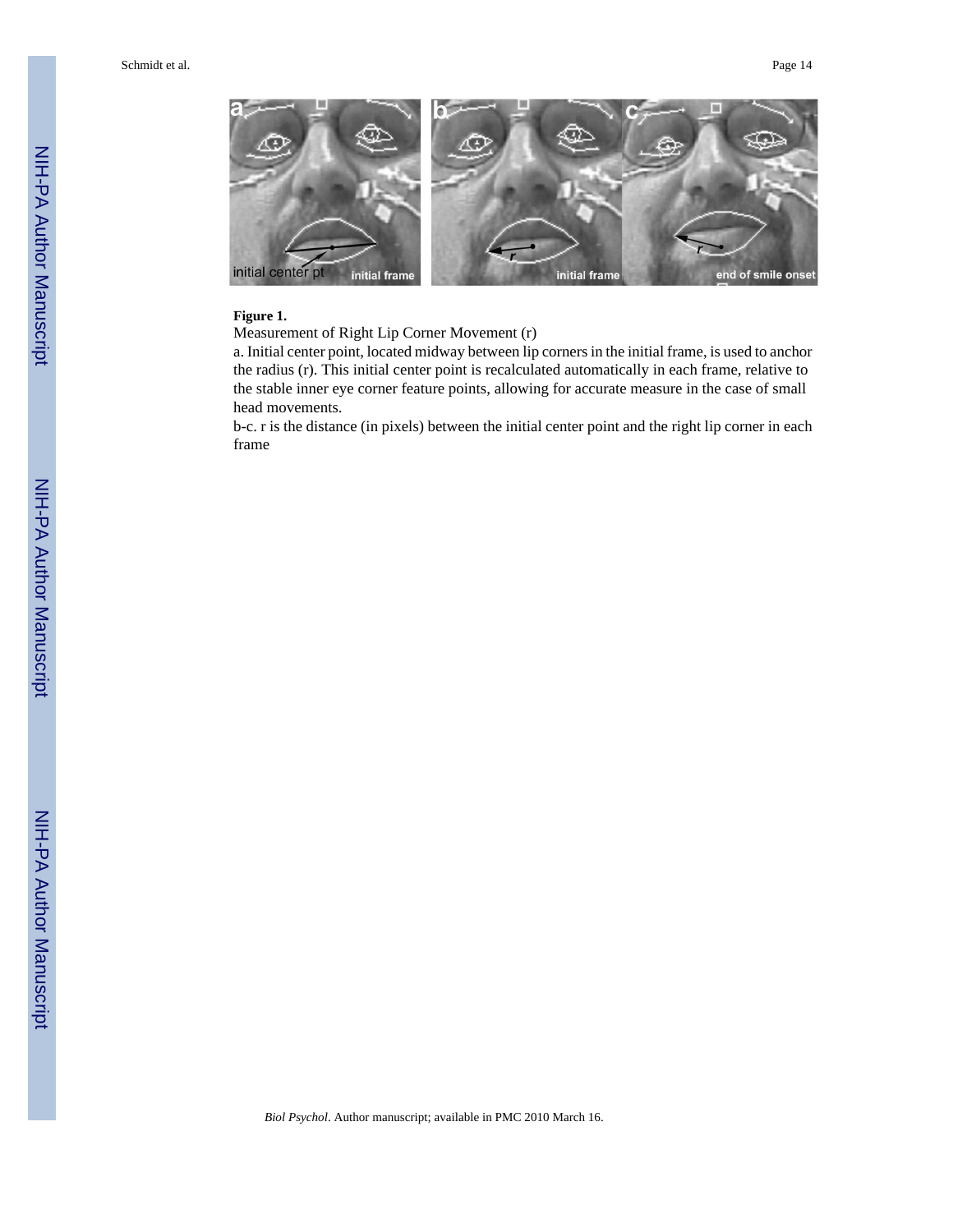Schmidt et al. Page 15



## **Figure 2.**

Computerized facial feature tracking of lip corner movement in the Social (Interview) Context a. beginning of smile onset

- b. end of smile onset, beginning of smile offset
- c. end of smile offset (see definition of offset phase in methods section)
- d. Right lip corner movement during smile (change in radius)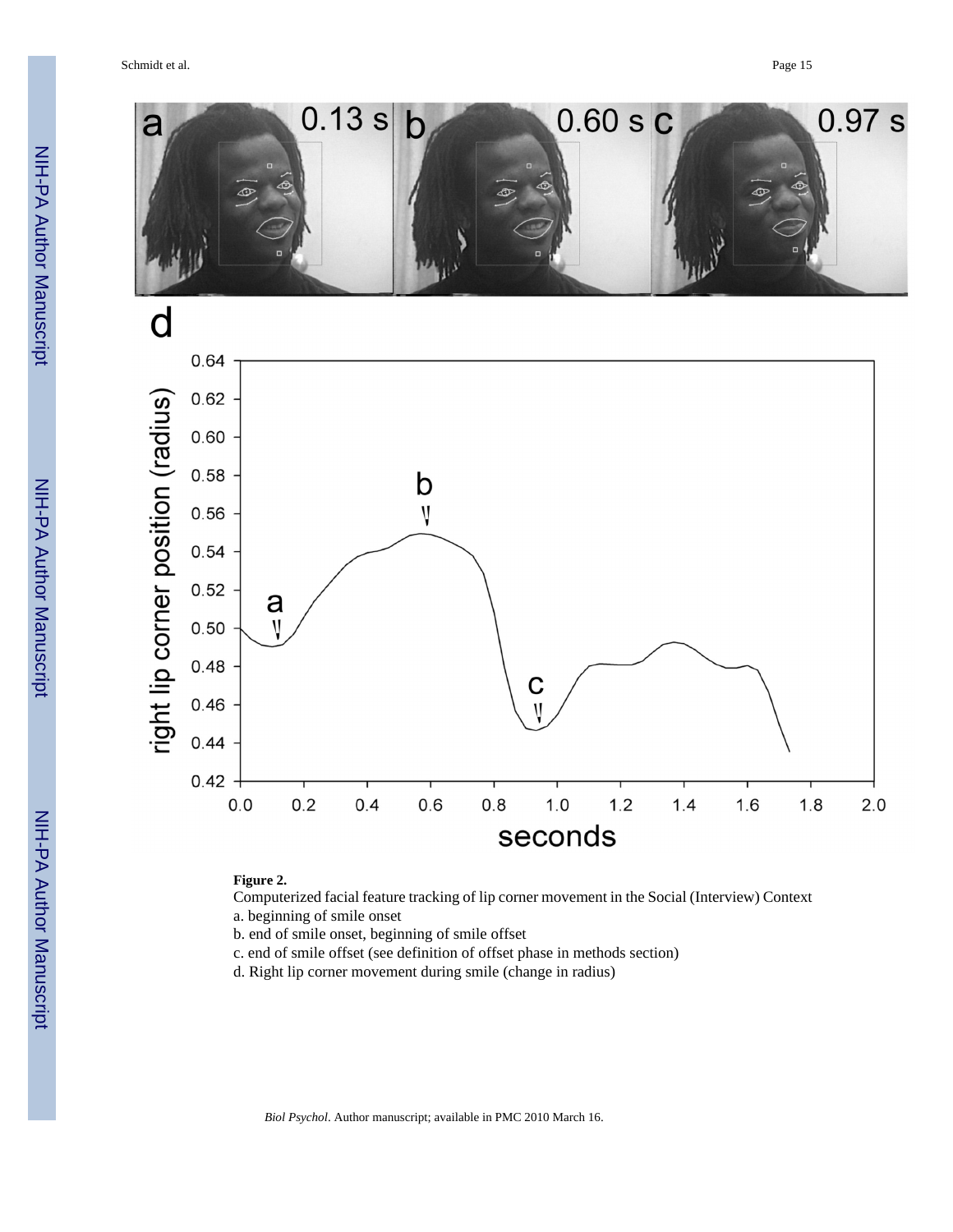Schmidt et al. Page 16





seconds

#### **Figure 3.**

Computerized facial feature tracking of lip corner movement in the Solitary (Laboratory elicited) context

- a. beginning of smile onset
- b. end of smile onset
- c. beginning of smile offset (see definition of offset phase in methods section)
- d. end of smile offset
- e. right lip corner movement during smile (change in radius)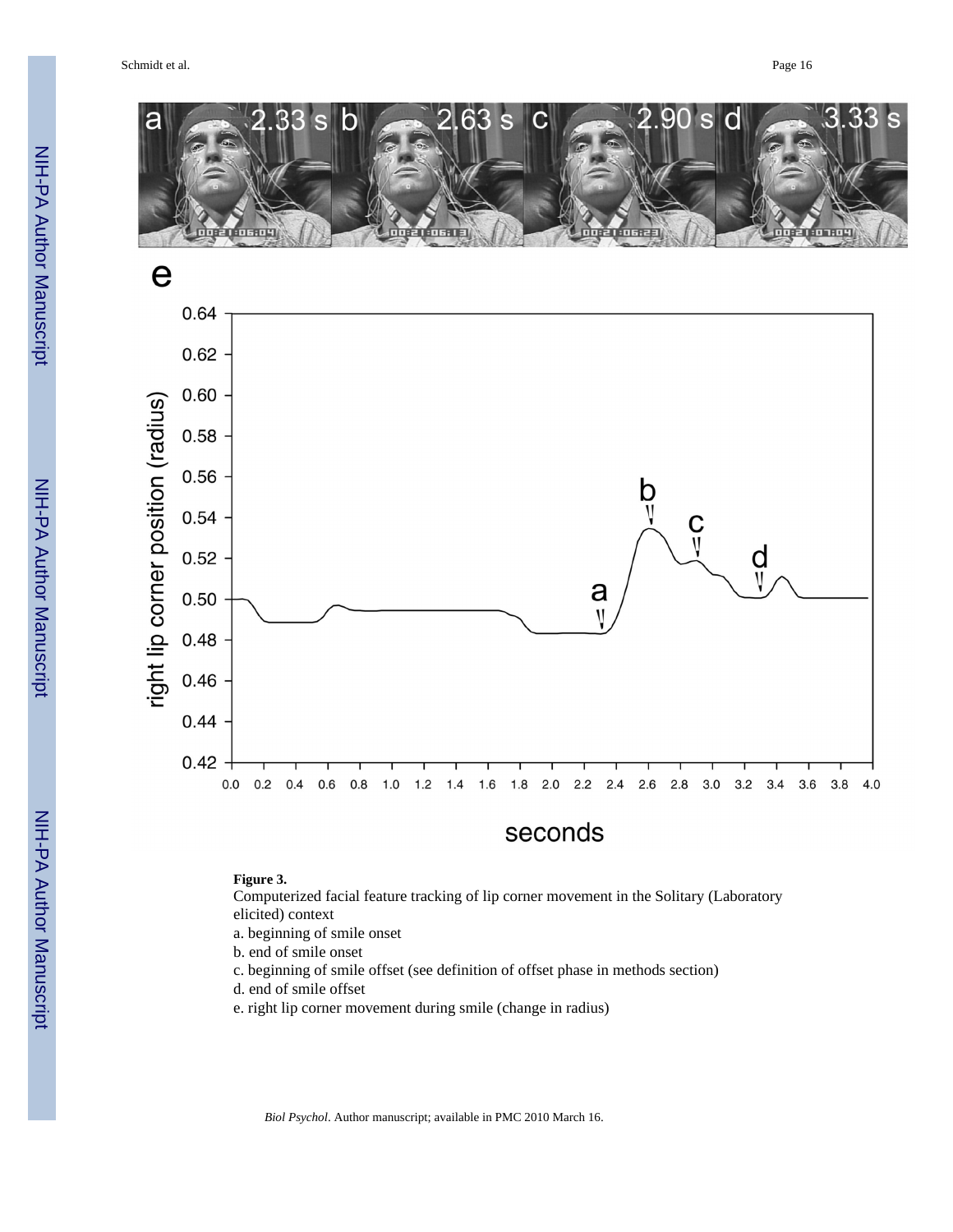Schmidt et al. Page 17





Relation Between Maximum Velocity and Amplitude of Spontaneous Smile Onsets